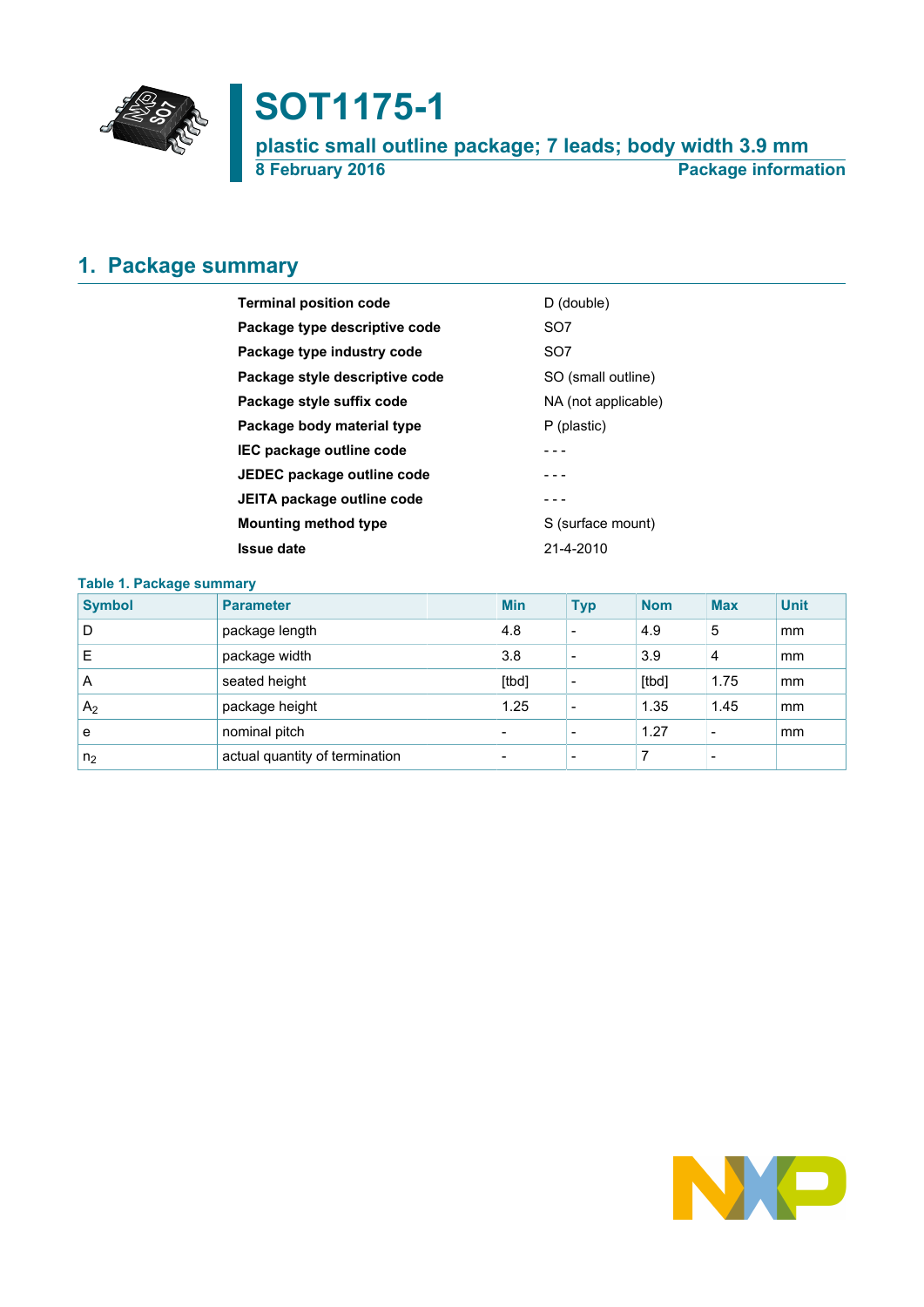### **plastic small outline package; 7 leads; body width 3.9 mm**

# <span id="page-1-0"></span>**2. Package outline**



# **Fig. 1. Package outline SO7 (SOT1175-1)**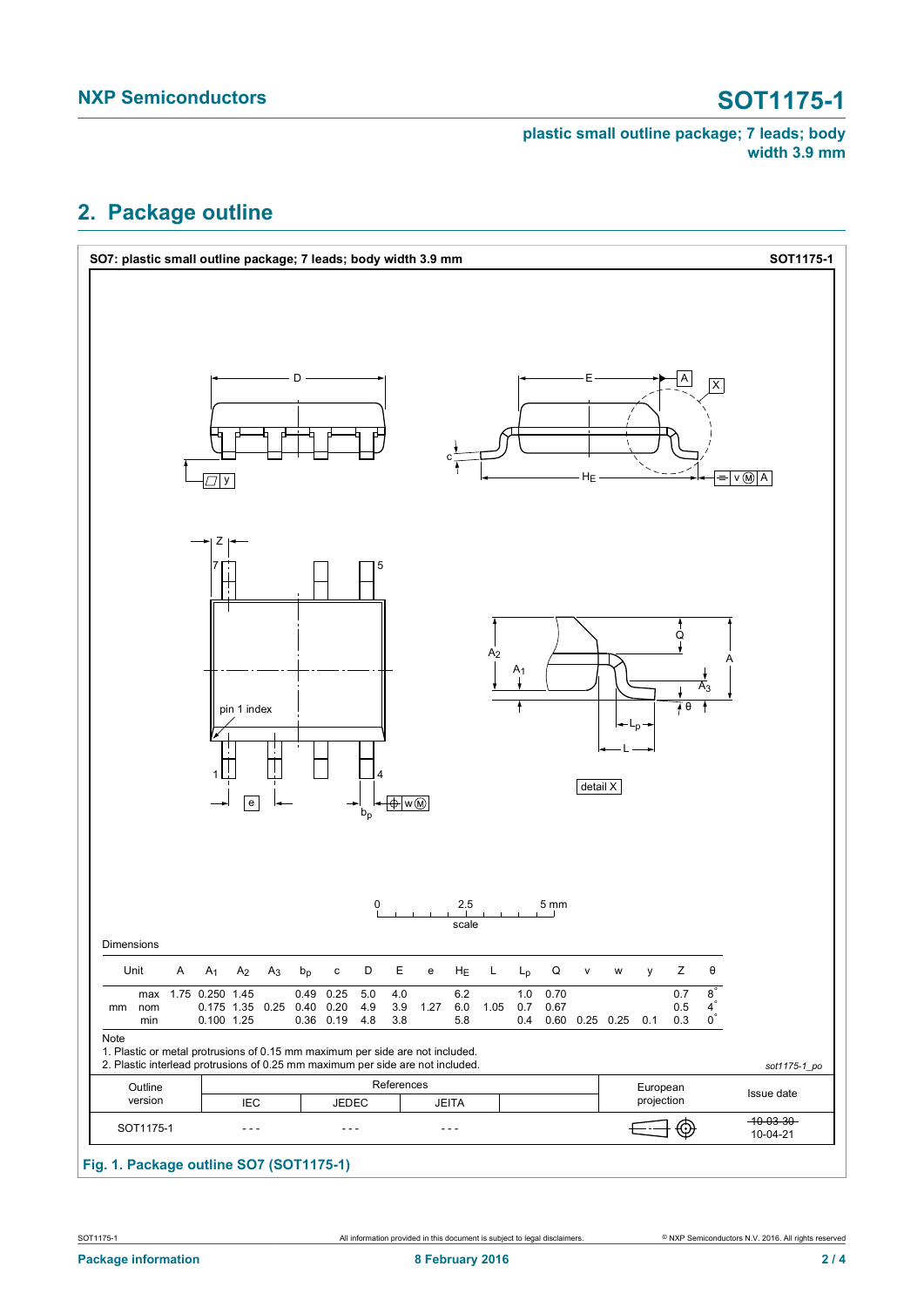### **plastic small outline package; 7 leads; body width 3.9 mm**

# <span id="page-2-0"></span>**3. Legal information**

### **Disclaimers**

**Limited warranty and liability** — Information in this document is believed to be accurate and reliable. However, NXP Semiconductors does not give any representations or warranties, expressed or implied, as to the accuracy or completeness of such information and shall have no liability for the consequences of use of such information. NXP Semiconductors takes no responsibility for the content in this document if provided by an information source outside of NXP Semiconductors.

In no event shall NXP Semiconductors be liable for any indirect, incidental, punitive, special or consequential damages (including - without limitation lost profits, lost savings, business interruption, costs related to the removal or replacement of any products or rework charges) whether or not such damages are based on tort (including negligence), warranty, breach of contract or any other legal theory.

Notwithstanding any damages that customer might incur for any reason whatsoever, NXP Semiconductors' aggregate and cumulative liability towards customer for the products described herein shall be limited in accordance with the *Terms and conditions of commercial sale* of NXP Semiconductors.

**Right to make changes** — NXP Semiconductors reserves the right to make changes to information published in this document, including without limitation specifications and product descriptions, at any time and without notice. This document supersedes and replaces all information supplied prior to the publication hereof.